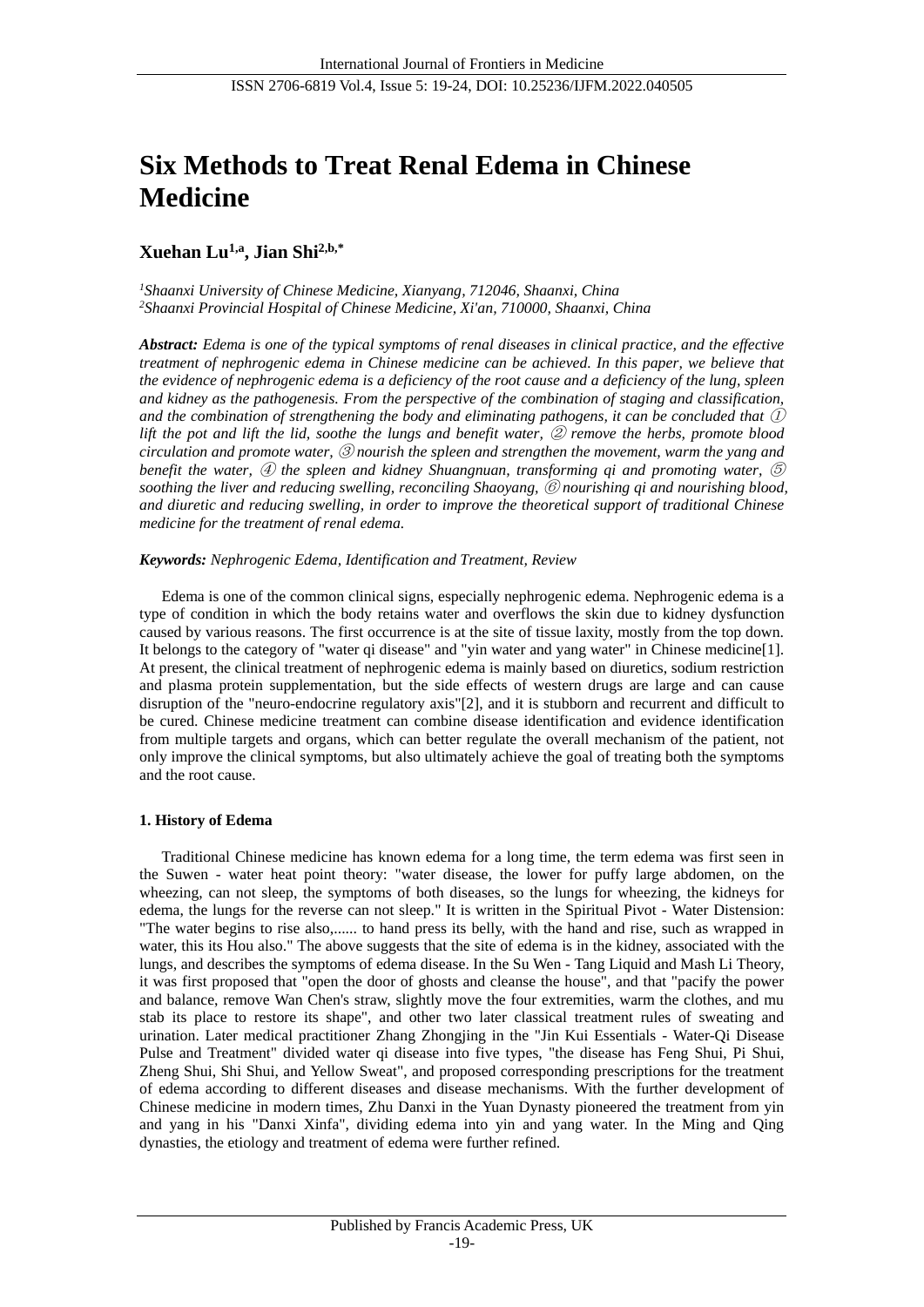### **2. Pathogenesis**

In the course of chronic nephritis, edema, hematuria, proteinuria, and hypertension are typical clinical features, while edema is the most common symptom of the disease, which can occur repeatedly at different stages of the disease and in different locations. The etiology of the disease is complex, and the external causes are mostly due to external wind, water and dampness, and internal toxins, while the internal causes are mostly due to blood stasis and emotional and mental injuries, and often develop under the combined effect of multiple factors[3]. The pathogenesis is mostly due to the loss of lung regulation, spleen transfer, kidney opening and closing, and unfavorable qi-transformation of the three jiao, but its origin lies in the kidney and pathological changes in the renal parenchyma[4]. The "Zhongzangjing" cloud: "people in a hundred diseases, difficult to treat, there is nothing more than water, water, the kidney system, the kidney, the people of this also, the kidney is strong, the water also in the sea, kidney deficiency, the water scattered in the skin." In Jing Yue Quan Shu, it is said that "where edema is a disease, it is a disease of the lungs, spleen, and kidneys, and the three organs are interrelated. The "Treatise on the Origin of the Diseases - The Causes of Oedema" says: "The kidney is the master of water." The Law of Medical Doctors - Edema Theory: "Kidney Qi from Yang is open, from Yin is closed, water does not pass and is swollen." Both indicate that the appearance of nephrogenic edema is closely related to the imbalance of yin and yang in the kidney itself and the inability of yang deficiency to control water. Kidney for disease, the kidney main water dysfunction, there is no treatment of water and swelling, kidney deficiency urinary absorption excretion uptake no power, long then the kidney Yang deficiency loss, can not warm the internal organs, followed by deficiency of the lungs and spleen. In this paper, we explore the treatment of nephrogenic edema from the perspective of combining staging and typing, and combining support for the positive and elimination of the evil, using theory and method to dispatch prescriptions, and exploring the six methods of treating nephrogenic edema.

### **3. Identification and Treatment**

### *3.1 Lift the Pot and Uncover the Lid to Promote Lung and Water*

The method of lifting the pot to uncover the lid first appeared in the medical case of Zhu Danxi, a famous Jin Yuan doctor, "Ancient and Modern Medical Case - Volume 6"[5]recorded: "One person urine is not working ...... this accumulation of phlegm in the lungs, the lungs for the upper jiao, the bladder for the lower jiao, the upper jiao closed the lower jiao plug. As the drip of the vessel must be the upper orifice through and then the lower orifice of the water out. Take the medicine to vomit greatly, the disease as lost." It mainly targets the pulmonary qi stagnation type of renal edema. The kidney is the main source of water and is the root of water. If the kidney is deficient, the bladder is not conducive to gasification, and the lung is the source of water, so it cannot regulate the water channel. For exampleProfessor He Zeyun[6]proposed that the lung and kidney meridians are interconnected and share the metabolism of water and fluid, and concluded thatThe clinical use of ephedra, almond, chrysanthemum, mulberry leaf, and orris, which belong to the lung meridian, is light and pungent, warm or cold in nature, to promote the lung qi and regulate the qi flow, so that the water-dampness evil will come out from the stool and the swelling will disappear. Jin Feng[7].He used the analogical thinking of the elephant and used the products that promote the lung, such as Zizi Zi, Fang Feng and Ephedra, to connect the inside and outside and regulate the top and bottom, so that the water evil can reach the skin and hair outside and the lower orifices inside and be resolved. Emphasize that the dosage of medication should be determined according to the patient's constitution and the progress of the disease, and do not sweat blindly to avoid depletion of fluids and fear of injuring the righteousness. Zhao Yuyong[8].It is believed that while promoting the flow of water from the lung, the use of heat-clearing and detoxifying products should be added to regulate the function of the lung, and clinically, it is preferred to use Yuejianjiajutang combined with Yinxiao San, and in cases of severe sore throat, Jin Yinhua, Scutellaria and Lianxiao are used, which can effectively reduce recurrence.

## *3.2 remove Wan Chen Stagnant, Invigorate Blood and Promote Water*

In patients with chronic nephritis, the disease is prolonged, the kidney meridian is deficient, blood stasis is blocked, and blood stasis is both the cause and the pathological product of the disease. Wang Yongjun[9], a nationally renowned Chinese medicine practitioner, believed that stasis of blood plays an important role in the development of nephrogenic edema. With the help of modern laboratory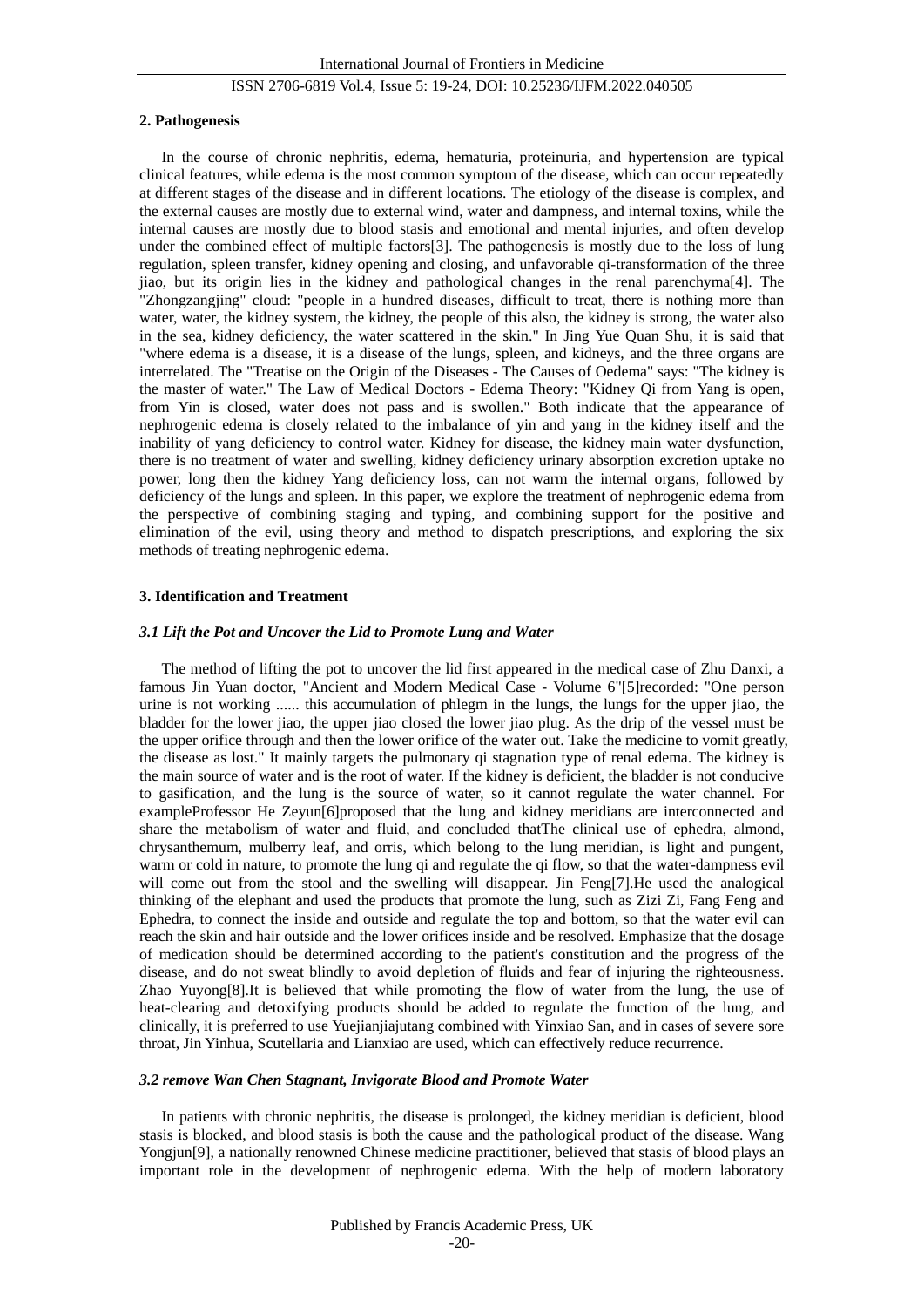indicators, such as coagulation, platelet function, and histological examination of renal pathology, numerous microscopic evidence of nephrogenic edema with stasis of blood was found, which can be called "potential evidence of stasis of blood". ThereforeWe take care of the symptoms as well as the root cause. It is especially important for patients with advanced kidney disease. This method is based on the principle that "blood is water when it is not favorable" and that "stasis of blood turns into water, which also causes edema.Blood stasis turns into water, and edema also occurs, which is a blood disease and also water", "The treatment is based on the principles of "the Blood is not conducive to water", "the stagnant Blood turns into water and also causes edema.This method is based on the evidence of "Blood is not good for water". Using the method of activating blood circulation, removing blood stasis and promoting water retention, we seek to improve the blood supply to the kidneys, thereby eliminating edema. Jing Yue Quan Shu-Edema》 says: "The treatment of water should be accompanied by the management of qi; the treatment of qi should also be accompanied by water, so that the water and qi are also line"[10]. National Medical Master Zhang Xuewen[11].It is believed that Qi and Blood have an interdependent relationship, if Qi is purely regulated, the tangible evil cannot be removed, and the body's essence and Qi and Blood cannot reach the internal organs and limbs, while at the same time regulating Qi and dispelling blood stasis and water often gets twice the result with half the effort, which means that it can be divided and drained. Blood Mansions and Blood Stasis Soup is a formula commonly used by Zhang for treating renal edema with qi stagnation and blood stasis, using Fu Ling, Chuan Xiong, Tao Ren and Angelica Sinensis to move qi and remove blood stasis and promote water retention. Professor Wu Kangheng[12]concluded that nephrogenic edema is often caused by the interconnection of phlegm and stasis. The symptoms include recurrent edema, stubborn and difficult to disappear, dull complexion, fixed back pain, dull tongue or stasis, and astringent and unfavorable pulse. Prof. Xiaojun Fu[13].In the course of long-term practice of kidney disease, the clinical efficacy of patients with refractory renal edema, together with worm medicines, is remarkable. Such as commonly used cat's eye herb, motherwort target medicine to strengthen the blood circulation, blood circulation and water circulation. And after years of clinical practice, summed up into an experienced formula astragalus leech medicine pair. Hemodynamic studies in modern medicine also provide a microscopic basis for the diagnosis and treatment of TCM, but it has been suggested that the viscosity of blood is reduced in the late uremic stage of nephritis[14]. The possibility of using blood activation and stasis removal methods at this stage still needs to be further explored.

# *3.3 Nourishing the Spleen, Tonifying the Spleen, Warming the Yang and Promoting Water Circulation*

Clinically, it is mostly seen in patients with early stage and milder forms of chronic nephritis. Su Wen- to the true to the greatsaid: "all dampness swelling full, all belong to the spleen." If the spleen and Yang are not revitalized, the middle jiao loses its function and water is not controlled, then water-dampness overflows in the skin or stops inside. Patients with swelling, lack of warmth in the extremities, fear of cold and preference for warmth, abdominal distension and loose stools, and a sluggish mouth are all symptoms of Spleen-Yang deficiency. Due to the weakness of the spleen and Yang and the internal growth of dampness, the source of biochemistry is lacking and the essence is deficient in blood, resulting in dizziness, weakness and lack of color. Anddrink is a yin evil, easy to hurt Yang Qi, the "Jin Kui Essentials" is proposed "sick phlegm drink, when warm medicine and the" as the treatment of drink method. Therefore, the treatment starts with warming the Yang and promoting water, followed by tonifying the spleen and benefiting the kidneys, and supplementing with products that benefit the Qi and nourish the Blood to restore the Qi and Blood. If there is a source of biochemical energy and blood, then the spleen will help to carry out its function. Ma Hongbin<sup>[15]</sup>suggested that "the treatment of renal edema should take care of the spleen and stomach and strengthen the spleen first". Self-designed Astragalus and Ling Jianshan Tang, composed of Wu Ling San and Si Miao Wan with Astragalus and Red Ginseng, minus Huang Bai, to cultivate the earth and make water, clean the source and clear the flow of water, andwarm the tonic that is so transforming the gas, gas and full healing, the healing out of nature. Shao Lao[16]made an experimental formula Duofa Xing Shui Tang according to the addition and reduction of Fu Ling Guiding Shui Tang and Dingshui Tang, whose formula consists of: Poria, Plantago ovata, Yam, Cornus officinalis, Rhizoma Atractylodis Macrocephalae, Poria, Adzuki bean, Motherwort, Wang Bu Liu Xing, Mu Xiang. The whole formula combines multiple methods to strengthen the spleen, move Qi, invigorate blood and promote water, which can quickly reduce swelling while promoting water without harming Yin.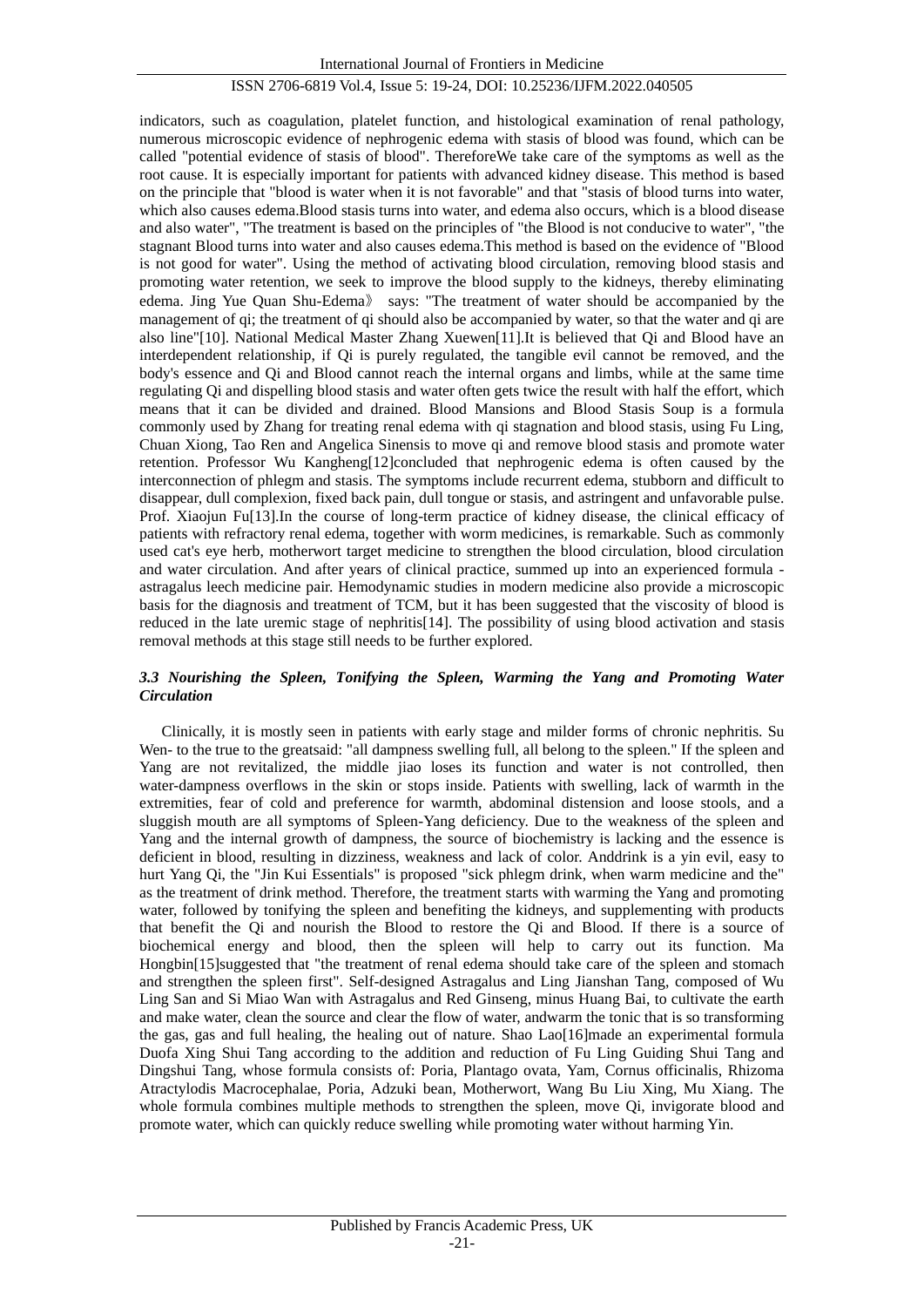### *3.4 The Spleen and Kidneys are Both Warm, transforming Qi and Moving Water*

In the late stage of chronic kidney disease, the disease lasts for a long time, the body is weak, both the spleen and Yang are not invigorated, and the Yang of the kidney is injured, because the spleen is deficient in transporting water and dampness, biochemical essence; the kidney is deficient in warming Yang, transforming Qi and moving water, which in turn leads to the leakage of essence, so there is an accumulation of water and fluid, and the skin is overflowing with obvious and lasting signs of edema, in addition to swelling of the face and limbs, there can also be pleural effusion, ascites, etc. The disease is characterized by swelling, cold extremities, diarrhea and abdominal distension, lumbar soreness like folding, dizziness and weakness, greasy and moist moss, light and fat tongue, and slow and moist pulse. It is a deficiency of the spleen and kidney, and is considered to be a deficiency of the spleen and kidney. The disease is clinically recurrent and stubborn, so the main treatment should be to treat the root of the disease, together with diuresis to treat the symptoms. The famous formula of Zhang Zhongjing for treating water, Ling Gui Jie Gan and Zhen Wu Tang with addition and subtraction, is often used clinically[17]. In the "Golden Killing", there is a cloud: "short gas with micro-drinking, when the urine to go, Ling Gui Zhu Gan Tang is the main", which means warming the middle and strengthening the spleen and water; in the "Treatise on Typhoid", it is said that"Shao Yin disease, two or three days, to four or five days, abdominal pain, urine, heavy pain in the limbs, since the downward flow of water, this is a person with water, or cough, or urinary convenience, or downward flow of water, or vomiting, Zhen Wu Tang is the main", which means throwing warm kidney and Yang and water. In Ling Gui Zhu Gan Tang combined with Zhen Wu Tang, Radix et Rhizoma Pseudostellariae and Radix et Rhizoma Cinnamomi are used to warm Yang, transform Qi and promote water retention; Fu Ling and Atractylodes Macrocephala are used to strengthen the spleen and promote water retention, among which Fu Ling can also nourish the kidneys; together with Pig-ling and Ze Di, which are used to lightly permeate and promote dampness, their ability to promote water retention is even greater. The two formulae are used together to open the Xuan Rong Fu and promote the circulation of the three jiao[18-19].

### *3.5 Dredges the Liver and Reduces Swelling, resolves Shao Yang*

Wang Kentang's "The Standard Rules of Evidence and Treatment" says: "The two organs of the kidney and liver, living in the lower jiao ...... move in the kidney, as if the dragon fire in the sea, so the water attached to the dragon up. Move in the liver, as if thunder and fire out of the ground, the wind storm, so the water like waves. Today, water from the wind, is the liver and kidney and floating also", meaning that the liver and kidney fire into the wind, the wind swells the water for swelling. The clinical symptoms include edema, cold and heat, bitter mouth, dry throat, vomiting, bitter fullness in the chest, and stringy pulse. Nephrogenic edema is an evidence of deficiency of the origin and the symptoms, and the bridge between the deficiency of the origin and the symptoms is the dysregulation of qi[20]. Zhou Fuming[21]pointed out that liver depression and qi stagnation is the causative factor for the aggravation ofrenal edema, and Professor Wang Mao Hong also emphasized that renal edema is closely related to the loss of drainage of the liver[22], andthe liver is connected to spring qi, the five elements are wood, its nature is to produce and spread, with yin as the base and yang as the use, that is, the collection of blood as the body is yin, and the drainage is the function of yang, and the loss of drainage may lead to edema. It is good at treating renal edema from Shaoyang and Conjunctive Yin meridians, with the addition of Gorgonian, Cornus sativus, and Deer Herb as appropriate. According to Du Yumao, the most widely used formula for renal edema with stagnation of the three jiao qi organs is Chai Ling Tang, which is used to regulate the central organ with Xiao Chai Hu Tang, and Wu Ling San, which is used to dredge the lower jiao organs and to dissolve the qi, so that the water can flow and the evil can be eliminated[23]. In practice, the formula of Chai Hu class with Chai Hu as the ruler is widely used in the treatment of renal edema, taking the harmonizing effect of Chai Hu agent[24]to reconcile the patient's state of mixed cold and heat, deficiency and reality. In addition, we often see the clinical signs of deficiency and stasis in the syncretic yin, so we add peony and angelica to invigorate the blood and move the qi, which is effective and makes people peaceful.

#### *3.6 Benefit Qi and Nourish Blood, Promote Water Retention and Reduce Swelling*

Chronic nephritis for a long time, will hurt the blood, appearing qi and blood deficiency win deficiency floating difficult to eliminate the symptoms. Deficiency of Qi, Blood, Yin and Yang is the main cause. Water and gas are closely related, treatment of water must be treated gas, the kidney is the main source of water, the lung is the main source of gas for water, so the treatment of water must take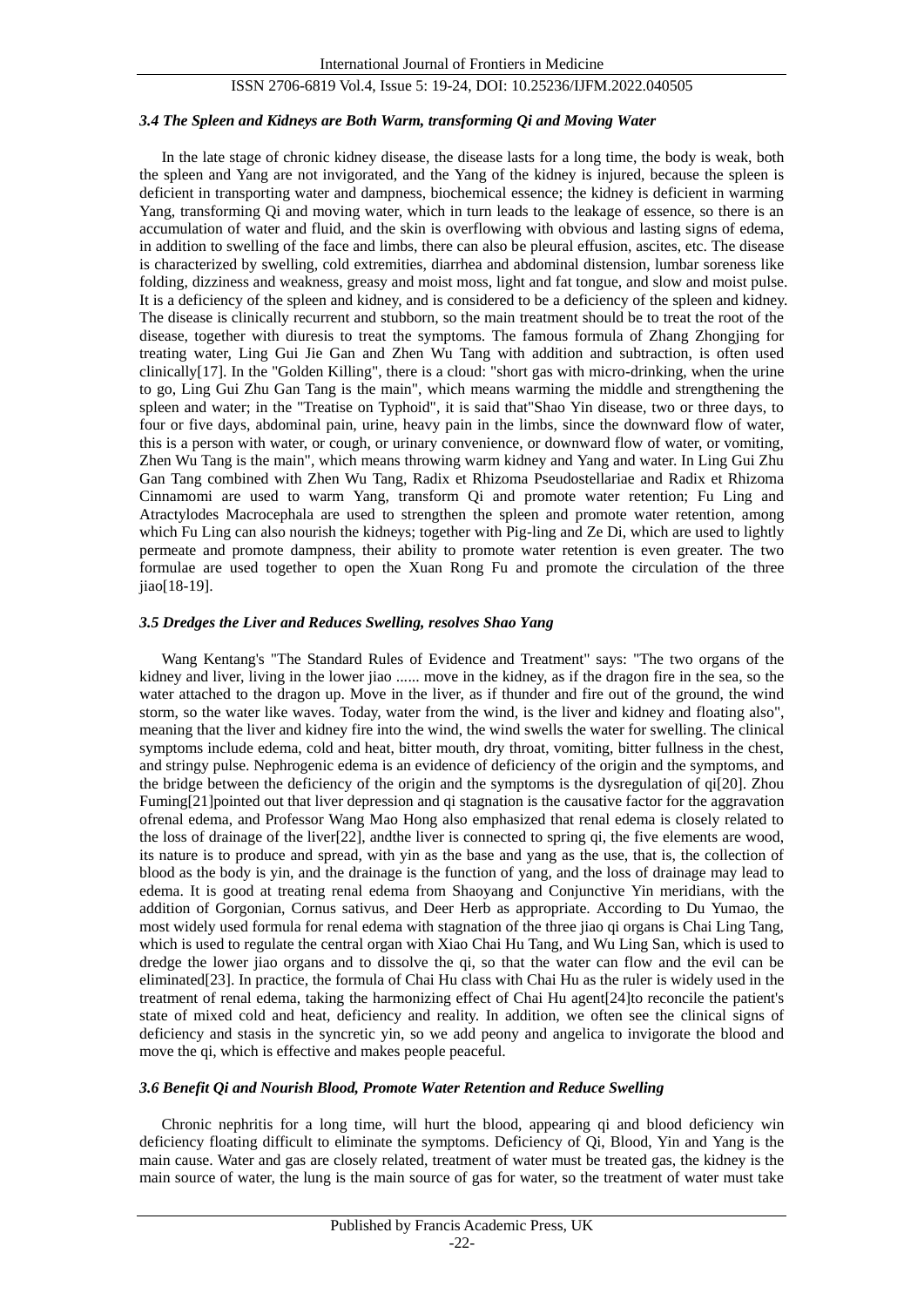into account the benefit of gas, because the lung gas is sufficient, water can be adjusted; "blood is the mother of gas" for the material basis of the functional activities of the whole body, now blood deficiency and less essence, gas deficiency is not used. Both appear to be deficient and difficult to retreat, and the water does not transform. This is not sweating, diuresis, warming the Yang, attack and expulsion can win. It is necessary to use the method of benefiting Qi and nourishing Blood, accompanied by the method of promoting water. Professor Lu Renhe combined qi and blood with the vasculature[25], which coincides withWang Qingren's idea of emphasizing qi and blood, and the treatment rule of benefiting qi and invigorating blood, nourishing blood and opening the vasculature[26]. The method of benefiting Qi and nourishing Blood is used in the beginning and end of middle and late stage kidney disease, and clinical medicine is mostly used for ginseng, Aconite, angelica, poria and peony. Still can reuse ginseng and astragalus to support and benefit the qi, which astragalus is the first important medicine for the qi, "the visible blood born of the invisible qi", so raw astragalus can make the qi and blood. And has the effect of regulating the whole body qi, blood and fluid, modern research shows that astragalus can be used as a modulating medicine[27], because it has the pharmacological effect of improving the immunity of the body, improving kidney function, etc., Tong Xiaolin academician even believes that "astragalus is a great medicine for the qi, raw then go to the surface water, hot then go to the dirty loss". When it comes to female patients, we should pay more attention to the conservation of the woman's acquired blood to fund the innate blood and promote the recovery of the disease; at the same time, we should also deal with the relationship between supplementing the deficient and dipping the actual, not to congest the qi and blood, and not to damage the qi and blood by eliminating the evil qi.

# **4. Conclusion**

Thedisease is long-lasting, complex, and lingering. Clinically, the four diagnoses are combined toidentify and treat the evidence, and are applied flexibly for different stages of the disease, and should not be confined to one method or one party. In the later stage, asmall amount of tonic drugs can be used to eliminate the evil without harming the good. In-depth excavation of traditional Chinese medicine theories, diversification of the advantages of Chinese medicine therapies, and improvement of the treatment framework, but the flexible application rules in clinical practice have yet to be explored.

# **References**

*[1] Fu L,Xiang GW,Li SH. The Six Meridians of the Treatise on Typhoid and Renal Edema. Jilin Chinese Medicine,2020,01:48-51+55.*

*[2] Liu T T, Jim Y L, Yang L P, Wang Y Y, Yang H M. Exploring the Treatment of Iga Nephropathy from the Gastrointestinal Theory Based on the Intestinal-Renal Relationship. Chinese Journal of Traditional Chinese Medicine Information,2020,10:17-20.*

*[3] Hu, Brilliant Q, Zhang, Hui, Hu, R, Jin, Z, Kai. A Study on the Literature of Chinese Medicine for the Treatment of Renal Edema. Journal of Shaanxi University of Traditional Chinese Medicine, 2021,06:132-136.*

*[4] Clinical Experience of Chen Yunfu in the Treatment of Chronic Nephritis. Sichuan Traditional Chinese Medicine,1997,06:6-7.*

*[5] Tian Y L, He Z Y. Collection of Professor He Z Y's Experience In The Treatment of Renal Edema Using The Method of Lifting The Pot And Uncovering The Lid. Clinical Research in Chinese Medicine, 2020,15:1-3.*

*[6] Gu Huixuan, Wei Dan, Jin Caiyuan, Liu Zhimei, Jin Feng. Experience of chief physician Jin Feng in identifying and treating renal edema. Journal of Gansu University of Traditional Chinese Medicine, 2020,02:40-42.*

*[7] Wang Zheng, Xiong Yunzhao, Wang Xuan, Wu Limin, Chen Lixiang, Wang Miao, Liang Lijuan, Xu Qingyou. Zhao Yuyong's experience in treating renal edema from the lung theory. Chinese Journal of Traditional Chinese Medicine,2017,03:1108-1110.*

*[8] Wang YJ. Eight methods for the treatment of renal edema. Journal of Zhejiang College of Traditional Chinese Medicine, 2004,02:4-7.*

*[9] Zhou H. Analysis of Professor Zhang Xuewen's treatment of cranio-cerebral water stasis evidence from "Blood is water when it is not favorable" in The Essentials of Jin Kui. New Chinese Medicine, 2015,04:323-324.*

*[10] Liu YN, Su YJ, Si HL, Wang YJ. Experience of National Medical Master Zhang Xewen's theory of blood stasis in the treatment of intractable renal edema . Shaanxi TCM,2021,04:506-509.*